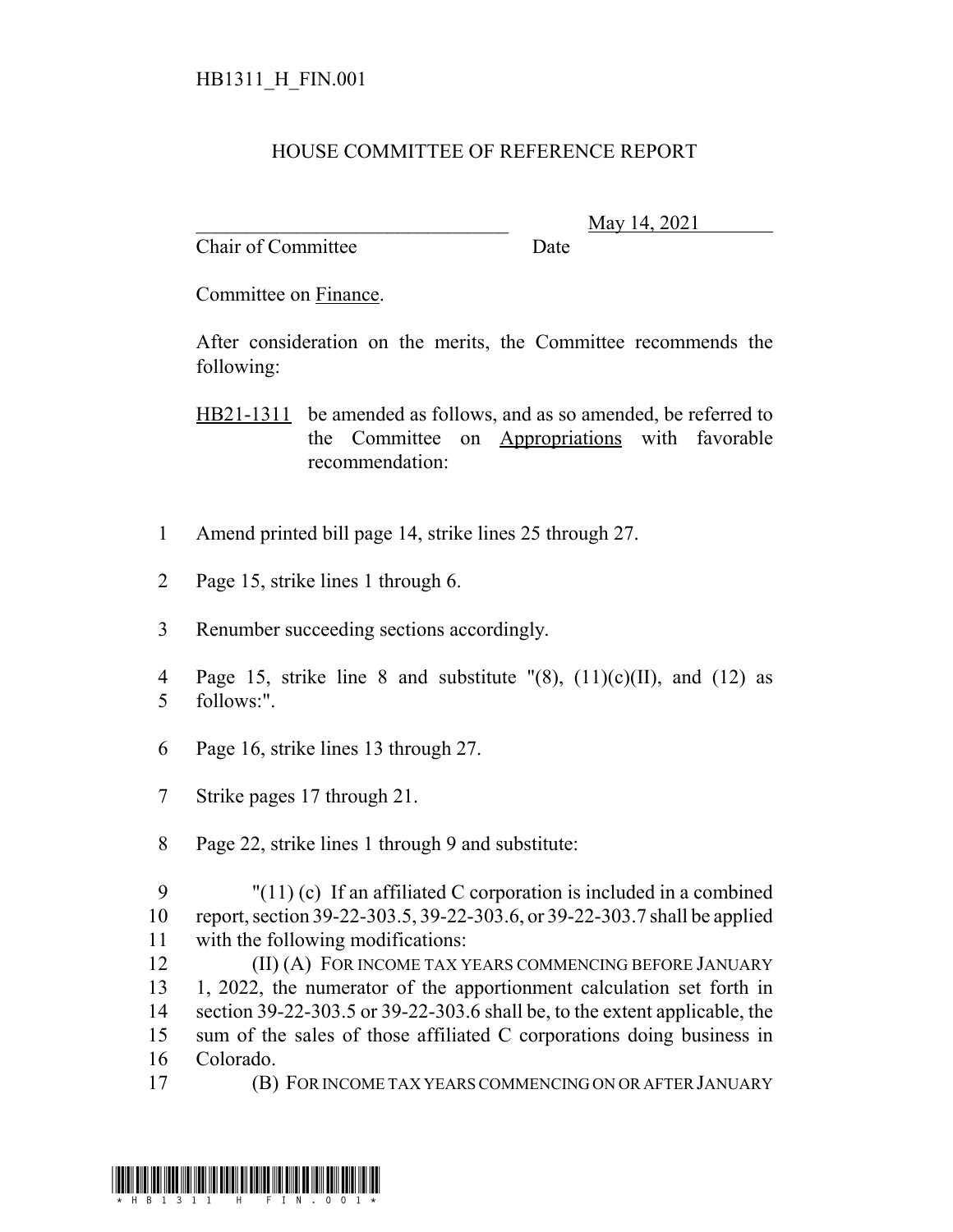1, 2022, THE COMBINED GROUP APPORTIONMENT FACTOR IS A FRACTION DETERMINED UNDER SECTION 39-22-303.6, AS MODIFIED, IF APPLICABLE, BY SECTION 39-22-303.7, WHERE THE NUMERATOR OF THE FACTOR INCLUDES AMOUNTS SOURCED TO THE STATE, REGARDLESS OF THE SEPARATE ENTITY TO WHICH THOSE FACTORS MAY BE ATTRIBUTED, AND THE DENOMINATOR OF THE FACTOR INCLUDES AMOUNTS ASSOCIATED WITH THE COMBINED GROUP'S BUSINESS WHEREVER LOCATED.".

- 8 Page 22, line 13, strike "chains of" and substitute "chains of".
- Page 22, line 14, strike "DIRECTLY OR INDIRECTLY".
- Page 22, line 19, strike "OR INDIRECTLY".
- Page 22, lines 21 and 22, strike "OR INDIRECTLY".
- Page 23, strike lines 7 through 13.
- Page 23, line 14, strike "(d)" and substitute "(b)".
- Page 23, strike lines 24 through 27.
- Page 24, strike lines 1 through 10.
- Page 25, lines 17 and 18, strike "THE UNITARY BUSINESS," and substitute "A COMBINED REPORT,".
- Page 30, line 2, after "(5)" insert "(a)".
- Page 30, line 4, strike "(a)" and substitute "(I)".
- Page 30, line 5, strike "SUBSECTION (11)" and substitute "SUBSECTIONS (11) AND (12)".
- Page 30, line 7, strike "(b)" and substitute "(II)".
- Page 30, line 8, strike "(c)" and substitute "(III)".
- Page 30, line 9, strike "(d)" and substitute "(IV)".
- Page 30, after line 10 insert: